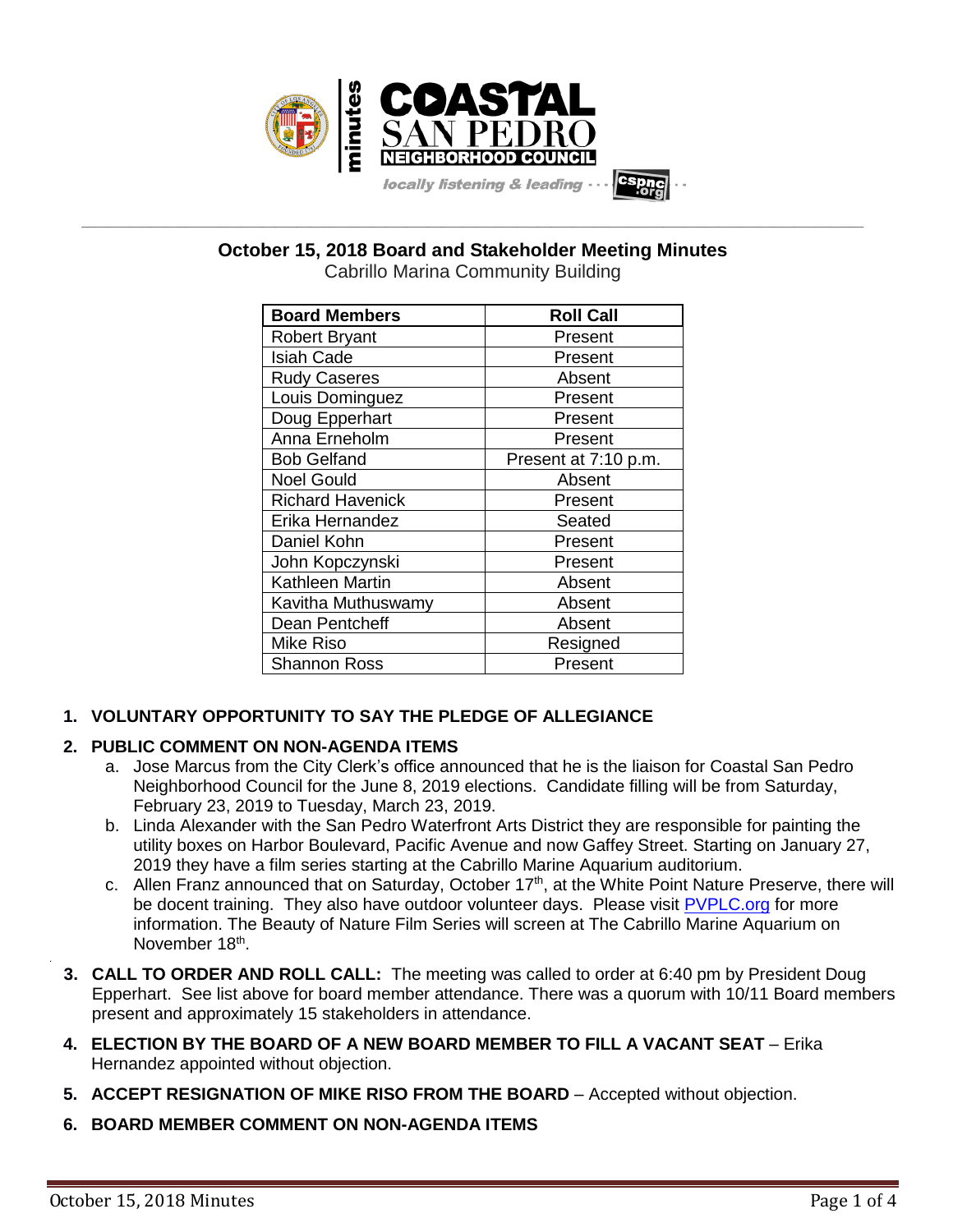- a. Shannon Ross announce the following events: Saturday, November 3<sup>rd</sup>, from 2:00 to 6:00 p.m. a free kite flying event at Angels Gate Park; Saturday, October 27<sup>th</sup>, a free movie in the park at Point Fermin Park; and Saturday, October 27<sup>th</sup>, the annual Scary Stories from 6:00 to 8:00 p.m. at Angels Gate Cultural Center.
- b. Louis Dominguez announced that the Battleship Iowa has a new museum dedicated to the finds of Bob Ballard.
- c. Doug Epperhart announced that the Coastal Currents newsletter is at the printer and available on the website.
- **7. APPROVAL OF PRIOR MEETING MINUTES** Approved without objection.

# **8. REPORTS FROM GOVERNMENT AGENCY REPRESENTATIVES**

- a. **Councilman Joe Buscaino** San Pedro Field Deputy Ryan Ferguson
	- i. Mr. Ferguson provided a written report which included some of the following.
		- I. Hamilton Avenue widening update, the contractor has completed excavation and grading, and installed gravel on driveway entrances.
		- II. Elks Lodge rebuild update, most of the drywall is installed throughout the building.
		- III. Mesa 22 Development update, they have obtained their LADWP electrical design and have a pre-construction meeting for joint trench later this week.
		- IV. 550 S. Palos Verdes Street update, framing is progressing well. They remain on track for late 2019 occupancy.
	- ii. Mr. Ferguson answered questions from the board and stakeholders.
- b. **LAPD** Senior Lead Officer Andrew Gonzales for Officer Winter
	- i. Officer Gonzales gave a brief overview of crime statistics for the area for the month of September.
	- ii. Officer Gonzales answered questions from the board and stakeholders.
- c. **Department of Neighborhood Empowerment (DONE)** Obiamaka Ude, Neighborhood Council Advocate
	- i. There will be a workshop in San Fernando Valley for small businesses who want to do business with the City.
	- ii. This month's board profile included area demographics.
	- iii. The city is currently experiencing a typhus outbreak among downtown LA homeless population.
	- iv. Ms. Ude answered questions from the board and stakeholders.

# **9. PRESENTATION FROM COUNCIL DISTRICT 15 ON "A BRIDGE HOME"** – Postponed

## **10. RESOLUTION URGING LOS ANGELES HOMELESS SERVICES AUTHORITY TO EXPEDITE FUNDING OF SAFE PARKING LA** – Homelessness Committee

*Be it resolved,* the Coastal San Pedro Neighborhood Council urges Los Angeles Homeless Services Authority (LAHSA) to expedite funds for Safe Parking LA so that sites may be established and operational as quickly as possible.

*[See attached materials: (a) Safe Parking LA mission and history; (b) map of proposed site at Temple Beth El, (c) Daily Breeze article on overnight parking]*

> Motion from committee passed with 10 yes (Cade, Dominguez, Epprhart, Erneholm, Gelfand, Havenick, Hernandez, Kohn, Kopczynski, and Ross), 0 no, and 1 abstention (Bryant).

## **11. RESOLUTION SUPPORTING CONDITIONAL USE PERMIT APPLICATION BY PINA'S RESTAURANT**– Parks and Coastline Committee

*Resolved,* the Coastal San Pedro Neighborhood Council supports the Conditional Use Permit application by Pina's Restaurant (1430 W 25th St., San Pedro, CA 90732) for on-site alcohol consumption.

Motion by **Louis Dominguez** to approve Resolved, the Coastal San Pedro Neighborhood Council supports the Conditional Use Permit application by Pina's Restaurant (1430 W 25th St., San Pedro, CA 90732) for on-site alcohol consumption, second by **Daniel Kohn**, and passed with 11 yes (Bryant, Cade, Dominguez, Epprhart, Erneholm, Gelfand, Havenick, Hernandez, Kohn, Kopczynski, and Ross), 0 no, and 0 abstention.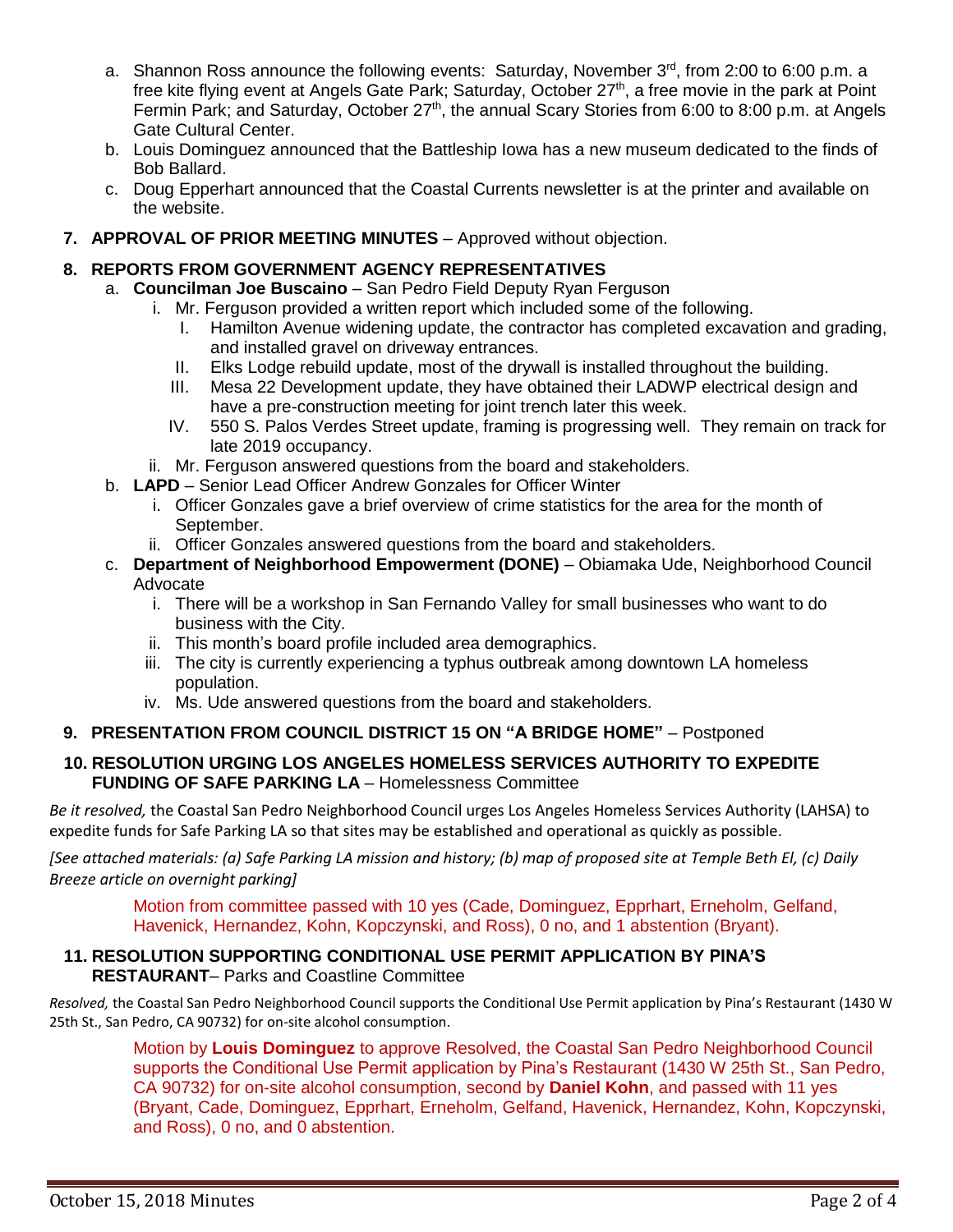## **12. RESOLUTION SUPPORTING COUNCIL FILE 16-0243 ASKING LOS ANGELES DEPARTMENT OF WATER AND POWER TO ACHIEVE 100% ZERO EMISSIONS BY 2035** – Environment and Sustainability Committee –

*Whereas,* the Coastal San Pedro Neighborhood Council recognizes that the State of California is ahead of schedule to achieve at least 33% of electrical power from zero emission sources by 2020 with the goal of 100% zero emission sources by 2045 and, that the Los Angeles Department of Water and Power is accomplishing the conversion to zero emission power sources at a rate significantly faster than the State.

*Whereas,* natural gas remains a significantly large source of power for both the State and DWP and, as recently discovered, the production, storage, and transportation of natural gas releases methane in sufficient quantity to contribute significantly to greenhouse gas and climate change.

*Be it resolved,* the Coastal San Pedro Neighborhood Council (CSPNC) requests the Department of Water and Power plan to achieve 100% zero emission electrical power conversion by the year 2035.

*Be it further resolved,* the CSPNC will submit a Community Impact Statement to Council File #16-0243 "100 Percent Energy Portfolio — Research Partnerships"

> Motion from committee passed with 11 yes (Bryant, Cade, Dominguez, Epprhart, Erneholm, Gelfand, Havenick, Hernandez, Kohn, Kopczynski, and Ross), 0 no, and 0 abstention.

## **13. RESOLUTION REGARDING COMMUNICATIONS BY THE BOARD OF HARBOR COMMISSIONERS** – Environment and Sustainability Committee

*Resolved,* the Coastal San Pedro Neighborhood Council shall send the following letter to the Board of Harbor Commissioners:

CSPNC thanks the Port of LA for its recent publication and release of the 2017 Air Emissions Inventory. After reviewing the information in the latest port emission report, it is understood by CSPNC that there are some improvements in emission reductions, but there is also a concern that many emission numbers are going up.

We also thank the authors for providing a ready comparison between 2016 and 2017. We note that fully half of the Air Quality measures increased; Sox, NOx, CO and CO2e, which includes critical greenhouse gases and lung irritants. This took place though container ship arrivals went down 8% or nearly 100 vessels, and all ship traffic likewise decreased. At the same time, TEUs rose, indicating containers are arriving on larger ships.

It is clear from the new report that port growth still means more year-to-year pollution and that the port has not met the challenge of decreasing air pollution overall as growth increases.

We also note with significant displeasure the misleading content of the press release that accompanied the report. The press release fails to mention at all that half the air quality measurement categories showed increases from 2016 to 2017. The release also continues the port's deceptive policy of making air quality improvement comparisons with 2005. While there is interesting and pertinent information in the release, the slant is unworthy of a public agency and especially a press release on a report that is designed to educate the public.

As a community next to the port we would like to know if there is anything we can do to help the port reach 100% zero emission as soon as possible, preferably long before 2035. We are especially concerned with the ships, whose emissions make up nearly 50% of the most harmful pollutants in our air.

Motion from committee passed with 11 yes (Bryant, Cade, Dominguez, Epprhart, Erneholm, Gelfand, Havenick, Hernandez, Kohn, Kopczynski, and Ross), 0 no, and 0 abstention.

## **14. RESOLUTION ON COMMENTS ON THE RECIRCULATED DRAFT ENVIRONMENTAL IMPACT REPORT FOR THE BERTHS 97–109 [CHINA SHIPPING] CONTAINER TERMINAL PROJECT (SCH #2003061153)** – Environment and Sustainability Committee

*Resolved,* the Coastal San Pedro Neighborhood shall send the following as formal comments to the Port of Los Angeles's Recirculated Draft Environmental Impact Report for the Berths 97–109 [China Shipping] Container Terminal Project (SCH #2003061153):

For the Subject Project and for the failure to comply with the mitigations defined in the respective Year 2008 Environmental Impact Report for the China Shipping Project, please respond to the following recommendations.

1. State the cause of the Port's management or system failure that resulted in the State Tidelands tenant violation of the referenced 2008 EIR and state the correction(s) that will preclude a repeat failure to comply with required environmental mitigations by Port tenants.